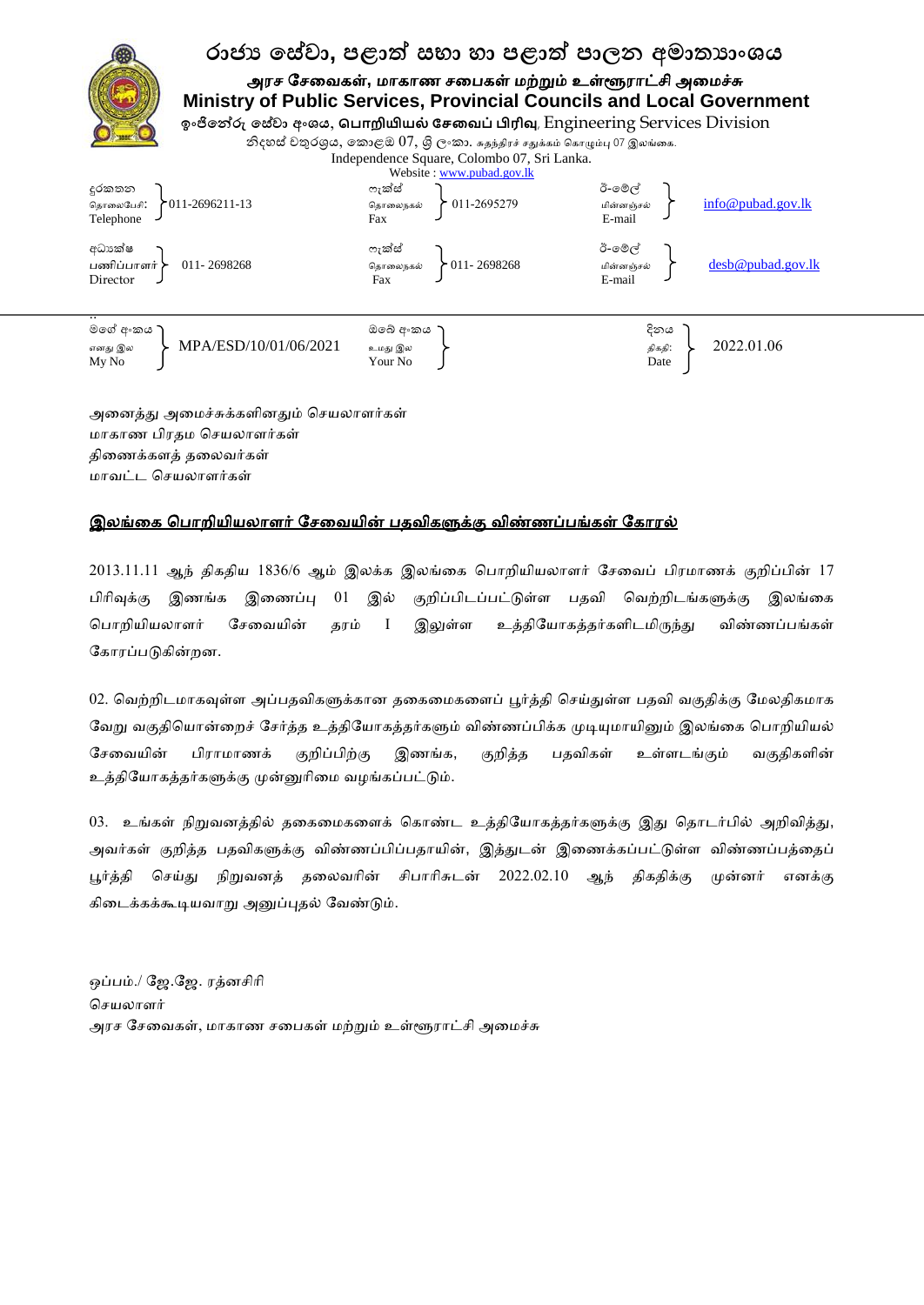| Organization                                                                                                                                    | Post                      | Grade<br>of the<br>Post | <b>Category</b> of<br>the Post | No. of<br><b>Posts</b> |
|-------------------------------------------------------------------------------------------------------------------------------------------------|---------------------------|-------------------------|--------------------------------|------------------------|
| Ministry of Public Services, Provincial Councils and<br><b>Local Government</b>                                                                 | Chief Engineer            | $\mathbf I$             | Civil 01                       | 01                     |
| Ministry of Justice                                                                                                                             | Director<br>(Engineering) | $\mathbf I$             | All<br>Categories              | 01                     |
| Ministry of Youth and Sports                                                                                                                    | Director<br>(Engineering) | $\mathbf I$             | Civil 01                       | 01                     |
| Ministry of Wildlife and Forest Conservation                                                                                                    | <b>Chief Engineer</b>     | $\mathbf I$             | All Civil                      | 01                     |
| Ministry of Buddhasasana, Religious and Cultural<br>Affairs (Buddhasasana Division)                                                             | Engineer                  | I                       | Civil 01                       | 01                     |
| Ministry of Irrigation                                                                                                                          | Director                  | $\mathbf I$             | Civil 03                       | 02                     |
| Ministry of Irrigation<br>(Irrigation Management Division)                                                                                      | <b>Assitant Director</b>  | $\mathbf I$             | Civil 03                       | 01                     |
| Ministry of Water Supply                                                                                                                        | Director<br>(Technical)   | $\mathbf I$             | All Civil                      | 01                     |
|                                                                                                                                                 | Director (Project)        | $\mathbf I$             | All Civil                      | 01                     |
| State Ministry of National Security and Disaster<br>Management (Disaster Management Division)                                                   | Director                  | $\mathbf I$             | Civil 01                       | 01                     |
| State Ministry of Urban Development, Waste<br>Disposal and Community Cleanliness                                                                | Director                  | $\mathbf I$             | Civil 01                       | 01                     |
| State Ministry of Solar, Wind and Hydro Power<br><b>Generation Projects Development</b>                                                         | <b>Chief Engineer</b>     | $\bf{I}$                | All<br>Categories              | 01                     |
| State Ministry of Estate Housing and Community<br>Infrastructure                                                                                | Director<br>(Engineering) | I                       | Civil 01                       | 01                     |
|                                                                                                                                                 | Engineer                  | $\mathbf I$             | Civil 01                       | 01                     |
| State Ministry of Ornamental Fish, Inland Fish &<br>Prawn Farming, Fishery Harbour Development,<br>Multiday Fishing Activities and Fish Exports | Director                  | $\mathbf I$             | Civil 05                       | 01                     |
| State Ministry of Rural Roads and Other<br>Infrastructure                                                                                       | Director                  | $\mathbf I$             | Civil 02                       | 01                     |
| State Ministry of Rural and School Sports<br>Infrastructure Improvement                                                                         | <b>Chief Engineer</b>     | $\bf{I}$                | Civil 01                       | 01                     |
| State Ministry of Development of Rural Paddy<br>Fields and Associated Tanks, Reservoirs and<br>Irrigation                                       | Director                  | I                       | Civil 03                       | 02                     |
| State Ministry of canals and Common Infrastruture<br>development in settlements in Mahaweli Zones                                               | Director                  | $\mathbf I$             | Civil 03                       | 01                     |
| State Ministy of Vehivle Regulation, Bus Transport<br>Services and Train Compartments and Motor Car<br>Industry                                 | Director                  | $\bf{I}$                | Civil /<br>Mechanical          | 01                     |
| State Ministry of Prison Management and Prisoners<br><b>Rehabilitation Affairs</b>                                                              | Director<br>(Engineering) | $\mathbf I$             | Civil 01                       | 01                     |
| State Ministry of Livestock, Farm Promotion and<br>Dairy and Egg Related Industries                                                             | Director                  | $\bf{I}$                | Civil 01                       | 01                     |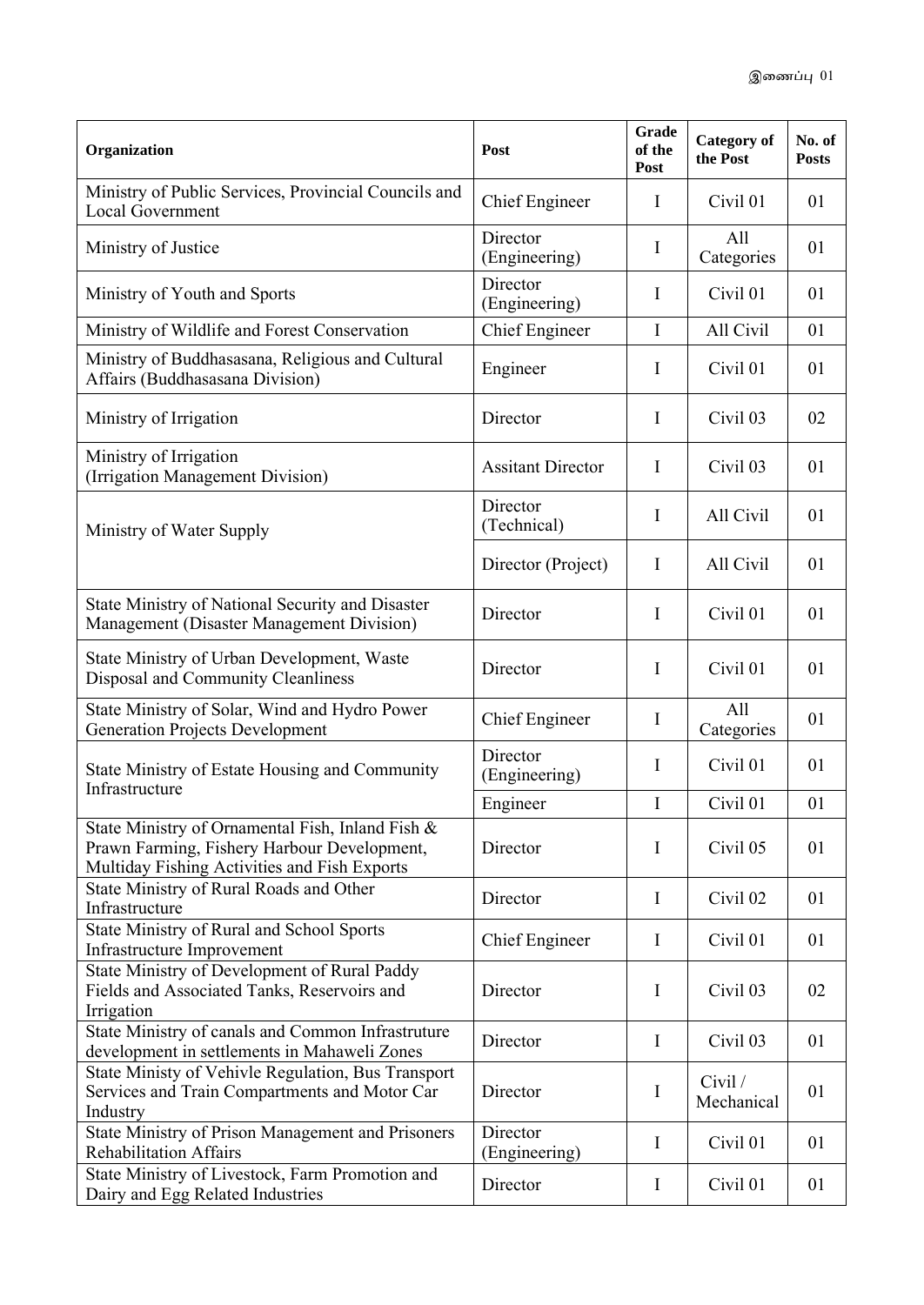| State Ministry of Warehouse Facilities, Container<br>Yards, Port Supply Facilities and Boats and<br><b>Shipping Industry Development</b> | Director<br>(Engineering)             | Ι           | All Civil             | 01 |
|------------------------------------------------------------------------------------------------------------------------------------------|---------------------------------------|-------------|-----------------------|----|
| Department of Archaeology                                                                                                                | <b>Chief Engineer</b>                 | I           | Civil 01              | 01 |
| Department of Agrarian Development                                                                                                       | Engineer (Water<br>Ι<br>Management)   |             | Civil 03              | 01 |
|                                                                                                                                          | <b>Chief Engineer</b><br>(Mechanical) | I           | Mechanical<br>01      | 01 |
| Department of Buildings                                                                                                                  | <b>Chief Engineer</b><br>(Electrical) | I           | Electrical<br>01      | 01 |
|                                                                                                                                          | Chief Engineer<br>(Civil)             | I           | Civil 01              | 05 |
| Department of National Community Water Supply                                                                                            | Director<br>(Procurement)             | I           | All Civil             | 01 |
|                                                                                                                                          | <b>Chief Engineer</b>                 | I           | All Civil             | 01 |
| Department of Government Factory                                                                                                         | <b>Chief Engineer</b>                 | I           | Mechanical<br>01      | 04 |
| Department of Multi-Purpose Development Task<br>Force                                                                                    | Director                              | Ι           | Civil /<br>Mechanical | 01 |
| Department of Motor Traffic (Vehicle Emission<br>Testing Office)                                                                         | Director (Vehicle<br>Emission)        | I           | Mechanical<br>01      | 01 |
| Western Provicne (Engineering Office)                                                                                                    | Director<br>(Engineering)             | I           | Civil 07              | 01 |
| District Secretariat, Polonnaruwa                                                                                                        | District Engineer                     | I           | Civil 01              | 01 |
| District Secretariat, Trincomalee                                                                                                        | District Engineer                     | Ι           | Civil 01              | 01 |
| District Secretariat, Rathnapura                                                                                                         | District Engineer                     | I           | Civil 01              | 01 |
| District Secretariat, Mullaitivu                                                                                                         | District Engineer                     | I           | Civil 01              | 01 |
| District Secretariat, Mannar                                                                                                             | District Engineer                     | $\mathbf I$ | Civil 01              | 01 |
| District Secretariat, Nuwara Eliya                                                                                                       | District Engineer                     | $\bf{I}$    | Civil 01              | 01 |
| District Secretariat, Jaffna                                                                                                             | <b>District Engineer</b>              | I           | Civil 01              | 01 |
| District Secretariat, Kalutara                                                                                                           | District Engineer                     | I           | Civil 01              | 01 |
| District Secretariat, Colombo                                                                                                            | District Engineer                     | $\mathbf I$ | Civil 01              | 01 |
| <b>Total No. of Posts</b>                                                                                                                |                                       |             |                       | 52 |